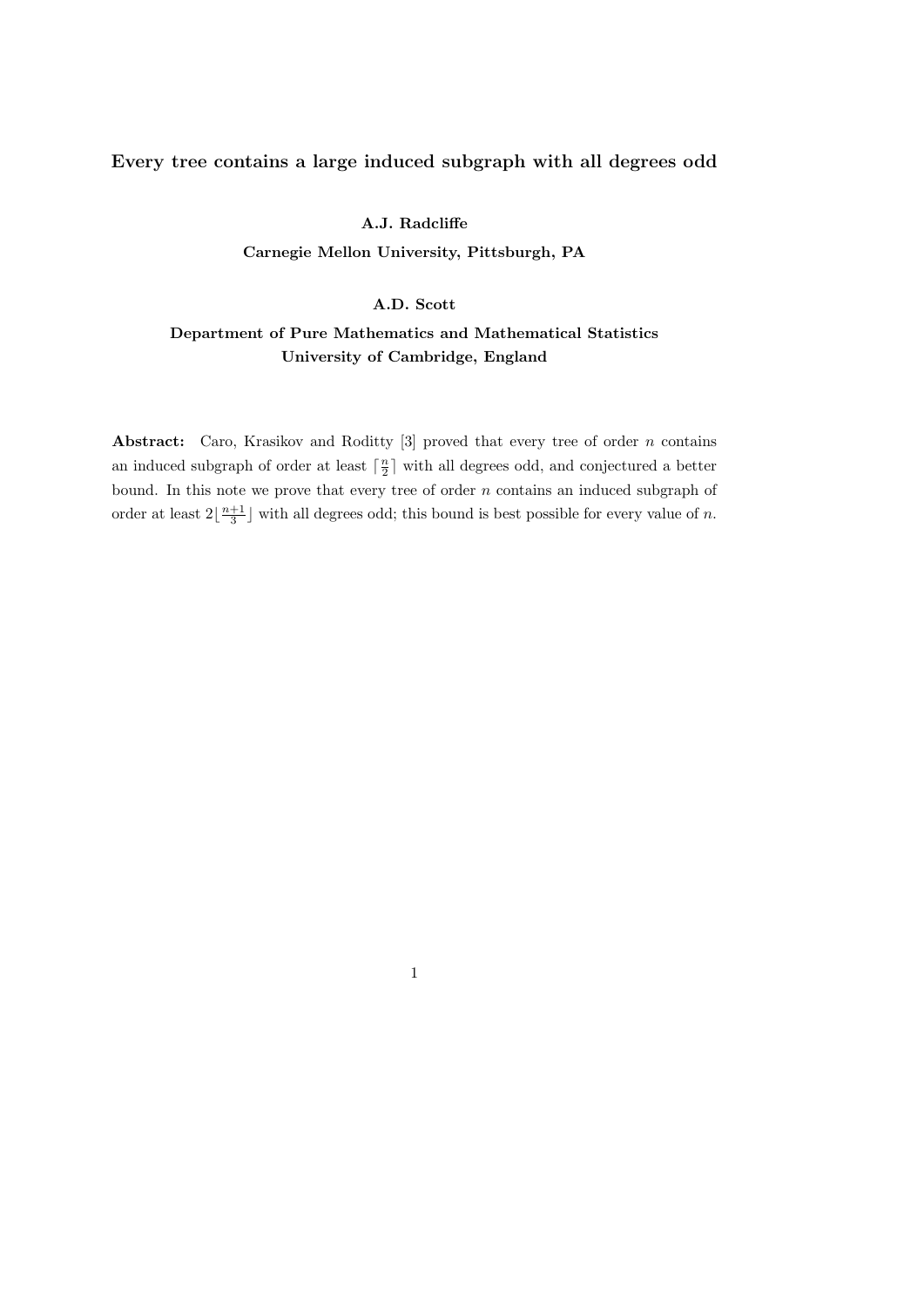Gallai (see [4], §5 Problem 17) proved that we can partition the vertices of any graph into two sets, each of which induces a subgraph with all degrees even; we can also partition the vertices into two sets so that one set induces a subgraph with all degrees even and the other induces a subgraph with all degrees odd. As an immediate consequence of this, we see that every graph of order n contains an induced subgraph of order at least  $\lceil n/2 \rceil$  with all degrees even.

It is natural to ask whether we can partition every graph into induced subgraphs with odd degrees, but this turns out not to be possible (consider, for instance,  $C_3$ ). However, the results for induced subgraphs with even degrees suggest the following conjecture, the origin of which is unclear (see [2]).

Conjecture. There exists  $\epsilon > 0$  such that every connected graph G contains some  $W \subset$  $V(G)$  with  $|W| > \epsilon |G|$  such that the graph induced by W has all degrees odd.

Caro [2] proved that we can demand  $|W| \geq c\sqrt{|G|}$ , and Scott [5] proved that we can get  $|W| \ge c|G|/\log(|G|)$ . If the conjecture is true, then an example of Caro shows that we must have  $\epsilon \leq \frac{2}{7}$  $\frac{2}{7}$ . This can be seen by considering  $\mathbb{Z}_7$  with each i joined to  $i \pm 1$  and  $i \pm 2$ .

The conjecture can be proved for some special classes of graph. In particular, Caro, Krasikov and Roditty [3] showed that for trees we can take  $|W| > |V(G)|/2$ , and conjectured a better bound in a slightly incorrect form. The result of this paper is the following best possible bound suggested by B. Bollobás (we use standard notation – see [1]).

**Theorem.** Let T be a tree of order n. There is a set  $S \subset V(T)$  such that

$$
|S| \ge 2\left\lfloor \frac{n+1}{3} \right\rfloor
$$

and  $|\Gamma(x) \cap S|$  is odd for every  $x \in S$ . This bound is best possible for all n.

Remark. In trees, an induced subgraph with even degrees is exactly the same as an independent set, since any nonempty subgraph of a tree must contain a vertex of degree 1. Since every tree is bipartite, it is obvious that we can always find an independent set of size  $\lceil |T|/2 \rceil$ ; this is easily seen to be best possible by considering any path.

Proof. We note first that if the first part of the theorem is true then it is best possible for all n, as can be seen by considering  $P_n$ , the path on n vertices. Now suppose that the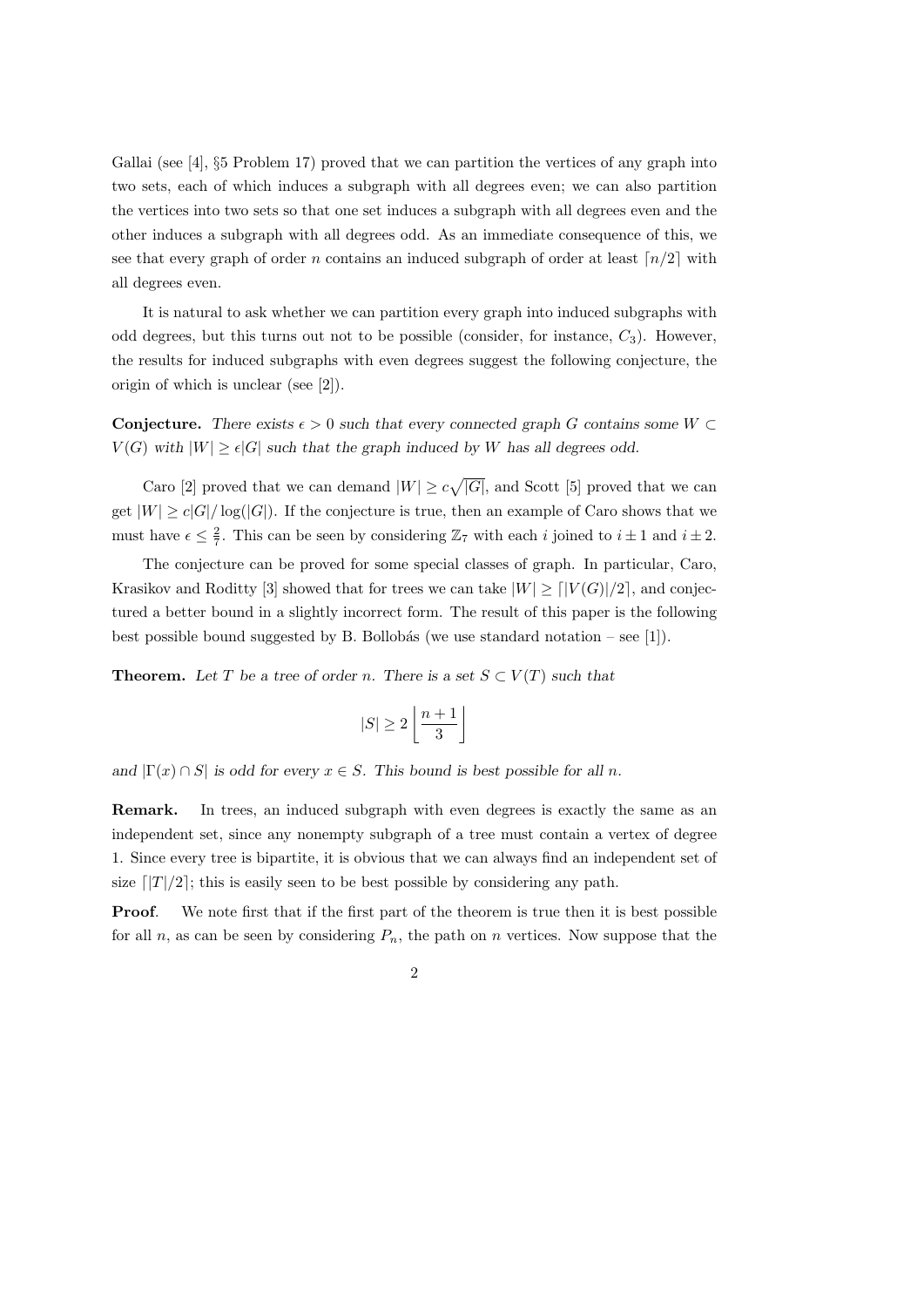theorem is false, and let T be a smallest counterexample. Trivially  $|T| > 2$ , so diam(T)  $\geq 2$ . If diam(T) = 2 then T is a star, in which case one of  $V(T)$  or  $V(T) \setminus \{v\}$ , where v is any endvertex of T, will do for S. If  $\text{diam}(T) = 3$  then T consists of two stars with their centres joined by an edge, and is easily seen to satisfy the theorem. Thus we may assume that diam $(T) \geq 4$ .

Let  $W_0$  be the set of endvertices of T,  $W_1$  the set of endvertices of  $T \setminus W_0$  and  $W_2$ the set of endvertices of  $T \setminus (W_0 \cup W_1)$ . We write  $\Gamma_i(v)$  for  $\Gamma(v) \cap W_i$  and  $d_i(v)$  for  $|\Gamma_i(v)|$ , where  $i = 0, 1, 2$ . Note that  $W_2$  is non-empty, since  $\text{diam}(T) \geq 4$ . Also,  $d_0(v) > 0$  if  $v \in W_1$  and  $d_1(v) > 0$  if  $v \in W_2$ .

If  $S \subset V(T)$  induces a graph with all degrees odd, then |S| must be even. Thus if we want to prove that we have chosen S such that  $|S| \geq 2|(|T| + 1)/3|$ , it is in fact enough to prove that  $|S| \geq (2|T|-2)/3$ . Let us define

$$
f(n) = \frac{2n-2}{3}.
$$

If T' is any tree then we say that  $S' \subset V(T')$  has odd degrees in T' if  $|\Gamma(x) \cap S'|$  is odd for every x in S'; we say that S' is good in T' if S' has odd degrees in T' and  $|S'| \ge f(|T'|)$ . It is enough to prove that for every tree T' there is some  $S' \subset V(T')$  that is good in T'.

We shall use the following method repeatedly. We pick  $V_0 \subset V(T)$  so that  $T' = T \setminus V_0$ is connected. Then, since T is minimal, we can find some set  $S' \subset V(T')$  that is good in T'. If we can now find  $S_0 \subset V(T) \setminus S'$  such that  $S = S' \cup S_0$  has odd degrees in T and  $|S_0| \ge 2|V_0|/3$ , then S is good in T, since  $|S| \ge f(|T'|) + 2|V_0|/3 = f(|T|)$ .

This method is used to prove the next three lemmas. Each lemma limits the structure of T by eliminating configurations that would enable us to exhibit a subset  $S \subset V(T)$ good in T. We successively refine our understanding of the structure of the minimal counterexample  $T$  until we are ready to show that no such  $T$  can exist, thus establishing the theorem.

Lemma 1. If  $x \in W_2$  then  $d_0(x) = 0$ .

**Proof.** Suppose  $x \in W_2$  and  $d_0(x) > 0$ , say  $v \in \Gamma_0(x)$ . Let w be any vertex in  $\Gamma_1(x)$ .

If  $d_0(w) = 1$ , say  $\Gamma_0(w) = \{y\}$ , then consider  $T' = T \setminus \{v, w, y\}$ . Since  $|T'| < |T|$ , and T' is connected, we can find  $S' \subset V(T')$  that is good in T'. If  $x \in S'$  then let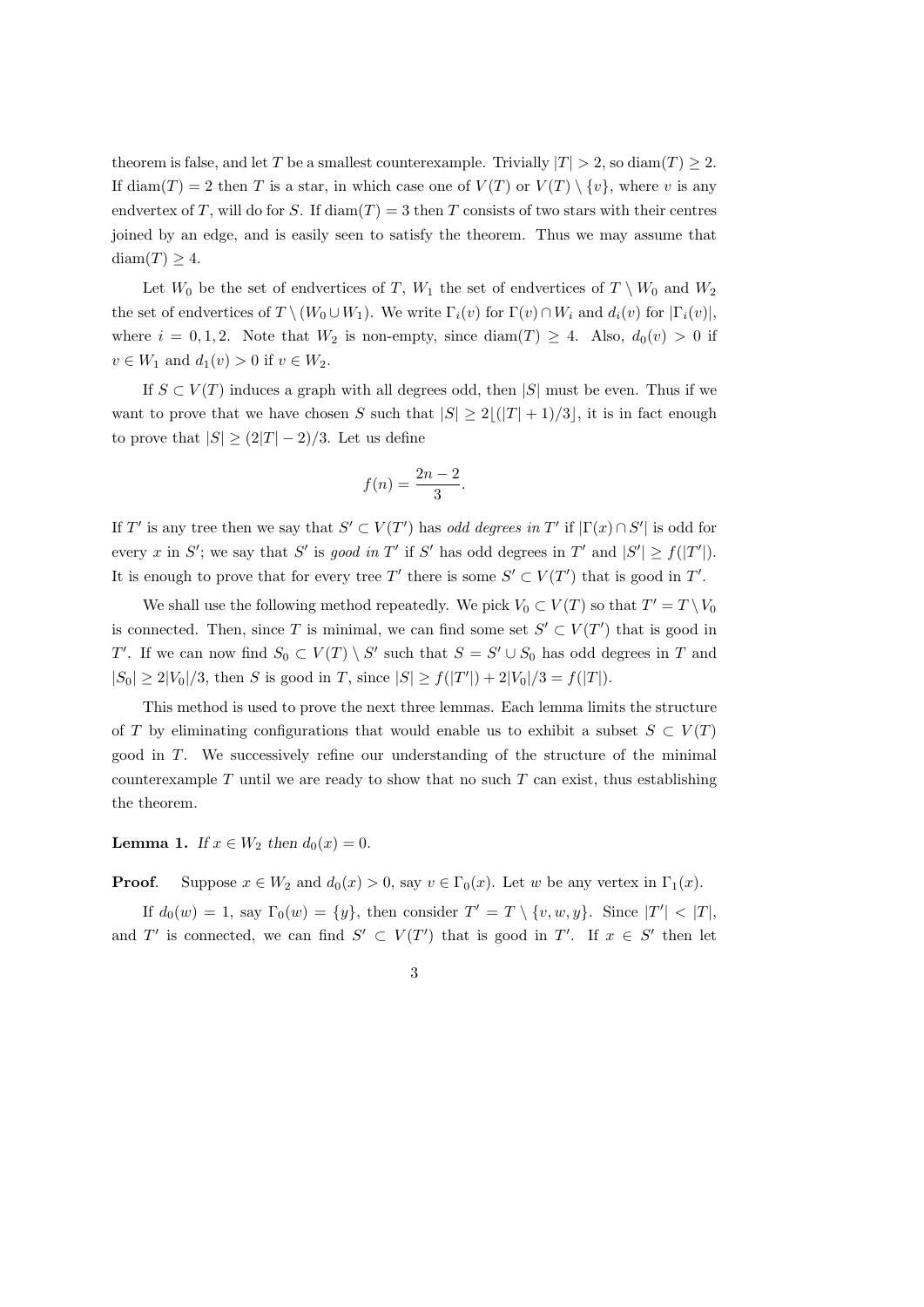$S = S' \cup \{v, w\}$ ; if  $x \notin S'$  then let  $S = S' \cup \{w, y\}$ . In both cases, S has odd degrees in T, and  $|S| = |S'| + 2 \ge f(|T'|) + 2 = f(|T|)$ , so S is good in T.

If  $d_0(w) > 1$  then pick  $y, z \in \Gamma_0(w)$ . Consider  $T' = T \setminus \{v, y, z\}$ . We can find some  $S' \subset V(T')$  that is good in T'. Then if  $w \in S'$  let  $S = S' \cup \{y, z\}$ ; if  $w \notin S'$  and  $x \in S'$ then let  $S = S' \cup \{v, w\}$ ; and if  $w \notin S'$  and  $x \notin S'$  then let  $S = S' \cup \{w, y\}$ . In each case it is easily seen that  $S$  is good in  $T$ .

Thus if  $x \in W_2$  we must have  $d_0(x) = 0$ .

**Lemma 2.** If  $x \in W_2$  then  $d_1(x) = 1$ ; and if  $\Gamma_1(x) = \{v\}$ , say, then  $d_0(v) = 2$ .

**Proof.** Let x be any vertex in  $W_2$ . We know from Lemma 1 that  $d_0(x) = 0$ . Suppose first that  $d_1(x) > 1$ .

If  $d_0(v) = 1$  for every v in  $\Gamma_1(x)$  then let  $V_0 = \{x\} \cup \Gamma_1(x) \cup \{\Gamma_0(v) : v \in \Gamma_1(x)\}\)$ , so  $|V_0| = 2d_1(x) + 1 \ge 5$ . We can find S' good in  $T \setminus V_0$ . Setting  $S_0 = V_0 \setminus \{x\}$ , we find that  $S = S' \cup S_0$  has odd degrees in T and  $|S_0| = |V_0| - 1 > 2|V_0|/3$ , since  $|V_0| \geq 5$ , so S is good in T.

Thus if  $d_1(x) > 1$  we cannot have  $d_0(v) = 1$  for every v in  $\Gamma_1(x)$ . Pick two vertices v, w in  $\Gamma_1(x)$  to maximise  $d_0(v) + d_0(w)$ .

If  $d_0(v) + d_0(w) = 3$ , say  $\Gamma_0(v) = \{y_0\}$  and  $\Gamma_0(w) = \{y_1, y_2\}$ , then set  $V_0 =$  $\{v, w, y_0, y_1, y_2\}$  and  $T' = T \setminus V_0$ . We can find S' good in T'. If  $x \in S'$  then let  $S_0 = V_0 \setminus \{y_0\};$  if  $x \notin S'$  then let  $S_0 = V_0 \setminus \{y_1\}.$  In either case,  $S = S' \cup S_0$  has odd degrees in T and  $|S| = |S'| + 4 \ge f(|T| - 5) + 4 > f(|T|)$ , so S is good in T.

If  $d_0(v) + d_0(w) \geq 4$  then pick  $y_0 \in \Gamma_0(v)$  and  $y_1 \in \Gamma_0(w)$ . Let  $V_0 = \{v, w\} \cup \Gamma_0(v) \cup \Gamma_0(w)$  $\Gamma_0(w)$  and  $T' = T \setminus V_0$ . We can find S' good in T'. Let  $S_0 = V_0 \setminus Y$ , where Y is some subset of  $\{y_1, y_2\}$  chosen to ensure that  $|\Gamma(v) \cap (S' \cup S_0)|$  and  $|\Gamma(w) \cap (S' \cup S_0)|$  are odd. Then  $S = S' \cup S_0$  has odd degrees in T, and  $|V_0| \ge 6$ , so  $|S| \ge f(|T| - |V_0|) + |V_0| - 2 =$  $f(|T|) + |V_0|/3 - 2 \ge f(|T|)$ . Therefore S is good in T.

We have proved that we must have  $d_1(x) = 1$ , say  $\Gamma_1(x) = \{v\}$ . Now suppose that  $d_0(v) \neq 2$ . Let  $V_0 = \{v, x\} \cup \Gamma_0(v)$  and  $T' = T \setminus V_0$ ; we can find S' good in T'. If  $d_0(v)$ is odd then take  $S_0 = V_0 \setminus \{x\}$  and if  $d_0(v)$  is even take  $S_0 = V_0 \setminus \{x, y\}$ , where y is any element of  $\Gamma_0(v)$ . In either case  $|S_0| \geq 2|V_0|/3$ , and we see that  $S = S' \cup S_0$  is good in T.

Thus we have shown that  $\Gamma_1(x) = \{v\}$ , for some v, and  $d_0(v) = 2$ .

4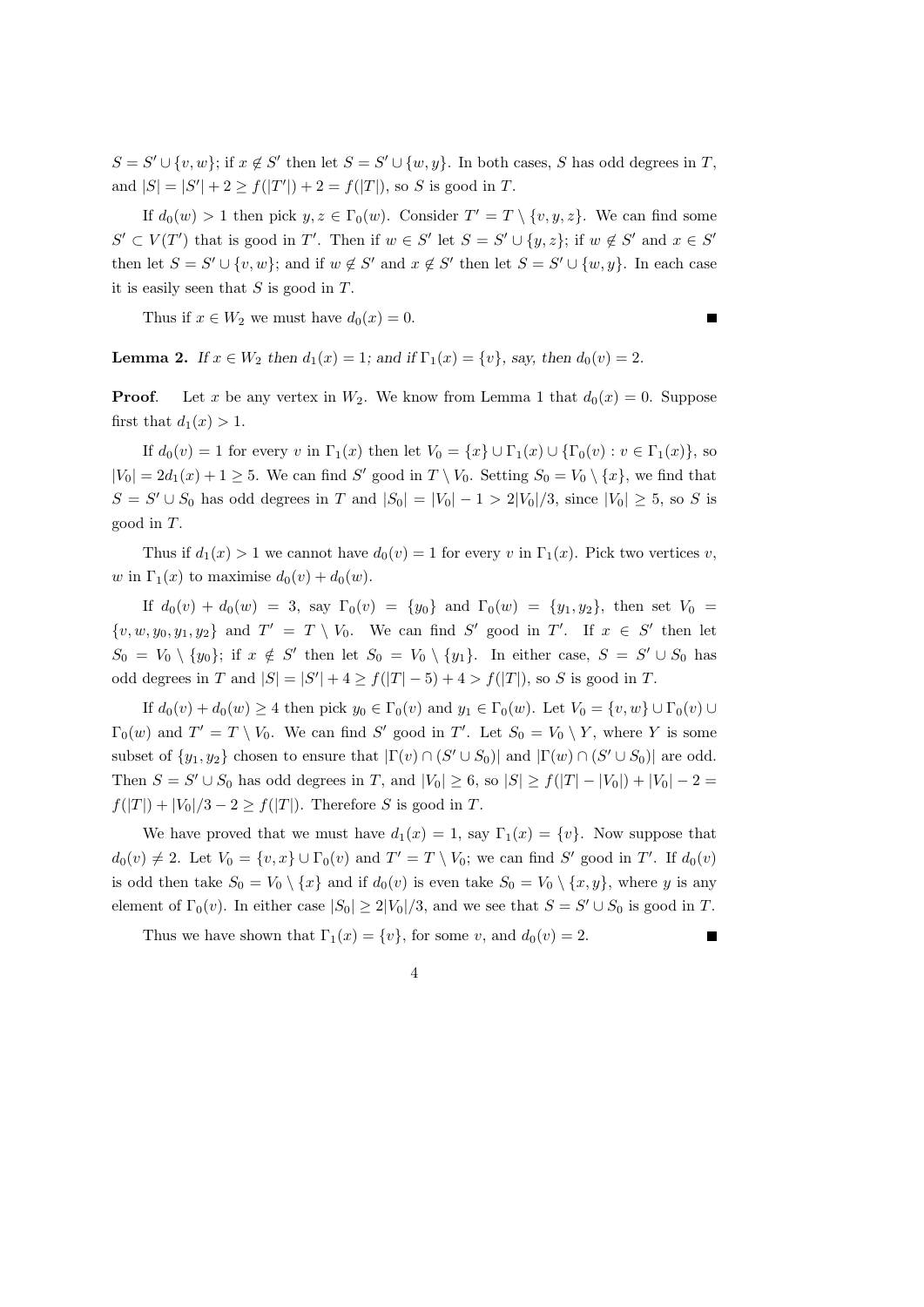The final lemma, which follows, and the proof of the theorem each proceed by considering a longest path in T. Let  $x_0, \ldots, x_m$  be such a path, where  $m = \text{diam}(T) \geq 4$ . Note that  $x_i \in W_i$  for  $i = 0, 1, 2$ . The following lemma limits the possibilities for the neighbours of  $x_3$ .

**Lemma 3.** The vertex  $x_3$  satisfies  $d_0(x_3) = 0$ .

**Proof.** Suppose that  $d_0(x_3) > 0$ , say  $v \in \Gamma_0(x_3)$ . We know by Lemma 1 that  $d_0(x_2) = 0$ , and by Lemma 2 we know that  $\Gamma_1(x_2) = \{x_1\}$  and  $\Gamma_0(x_1) = \{y, z\}$ , say. Let  $T' =$  $T \setminus \{v, y, z\}$ . We can find some S' good in T'. If  $x_1 \in S'$  then let  $S = S' \cup \{y, z\}$ ; if  $x_1 \notin S'$ and  $x_2 \in S'$  then  $x_3 \in S'$ , so let  $S = (S' \setminus \{x_2\}) \cup \{v, x_1, y\}$ ; if  $x_1 \notin S'$  and  $x_2 \notin S'$  then let  $S = S' \cup \{x_1, y\}$ . In each case S is good in T.

We are now ready to complete the proof of the theorem. We claim that by deleting  $x_3$ , and taking from each resulting component a large set that has odd degrees in that component (and thus in T), we can find a set that is good in T. Now  $T \setminus \{x_3\}$  has  $d(x_3)$ components, say  $T_1, \ldots, T_k$ . It is enough to find sets  $S_i \subset V(T_i)$  such that  $S_i$  has odd degrees in  $T_i$ ,  $i = 1, ..., k$ , and  $\sum_{i=1}^k |S_i| \ge f(|T|)$ , for then  $S = \bigcup_1^k S_i$  is good in  $T$ .

Each component of  $T \setminus \{x_3\}$  contains one neighbour of  $x_3$ . We may assume that  $T_1$ contains  $x_4$  and  $T_2$  contains  $x_2$ . The remaining components are all stars. Indeed, we know from Lemma 3 that  $d_0(x_3) = 0$ , thus each remaining  $T_i$  contains a vertex from  $\Gamma_1(x_3) \cup \Gamma_2(x_3)$ . If  $T_i$  contains  $v \in \Gamma_1(x_3)$  it is clearly a star; if  $T_i$  contains  $v \in \Gamma_2(x_3)$ then Lemma 2 tells us that it must be a star. It is then trivial to verify that, since  $T_i$  is a star, we can find  $S_i \subset V(T_i)$  having odd degrees in  $T_i$  such that  $|S_i| \geq 2|T_i|/3$ , for  $i > 2$ . Now we can find  $S_1$  good in  $T_1$ , and by Lemma 2 we have that  $T_2$  has all degrees odd, so setting  $S_2 = V(T_2)$  we have

$$
\sum_{i=1}^{k} |S_i| \ge |S_1| + 4 + \sum_{i>2} |S_i|
$$
  
\n
$$
\ge f(|T_1|) + 4 + \frac{2}{3}(|T| - |T_1| - 5)
$$
  
\n
$$
> f(|T_1|) + \frac{2}{3}(|T| - |T_1|)
$$
  
\n
$$
= f(|T|).
$$

Thus if we set  $S = \bigcup_{i=1}^{k} S_i$ , then S is good in T. This contradicts the supposition that T contains no good set, thereby establishing the theorem.

5